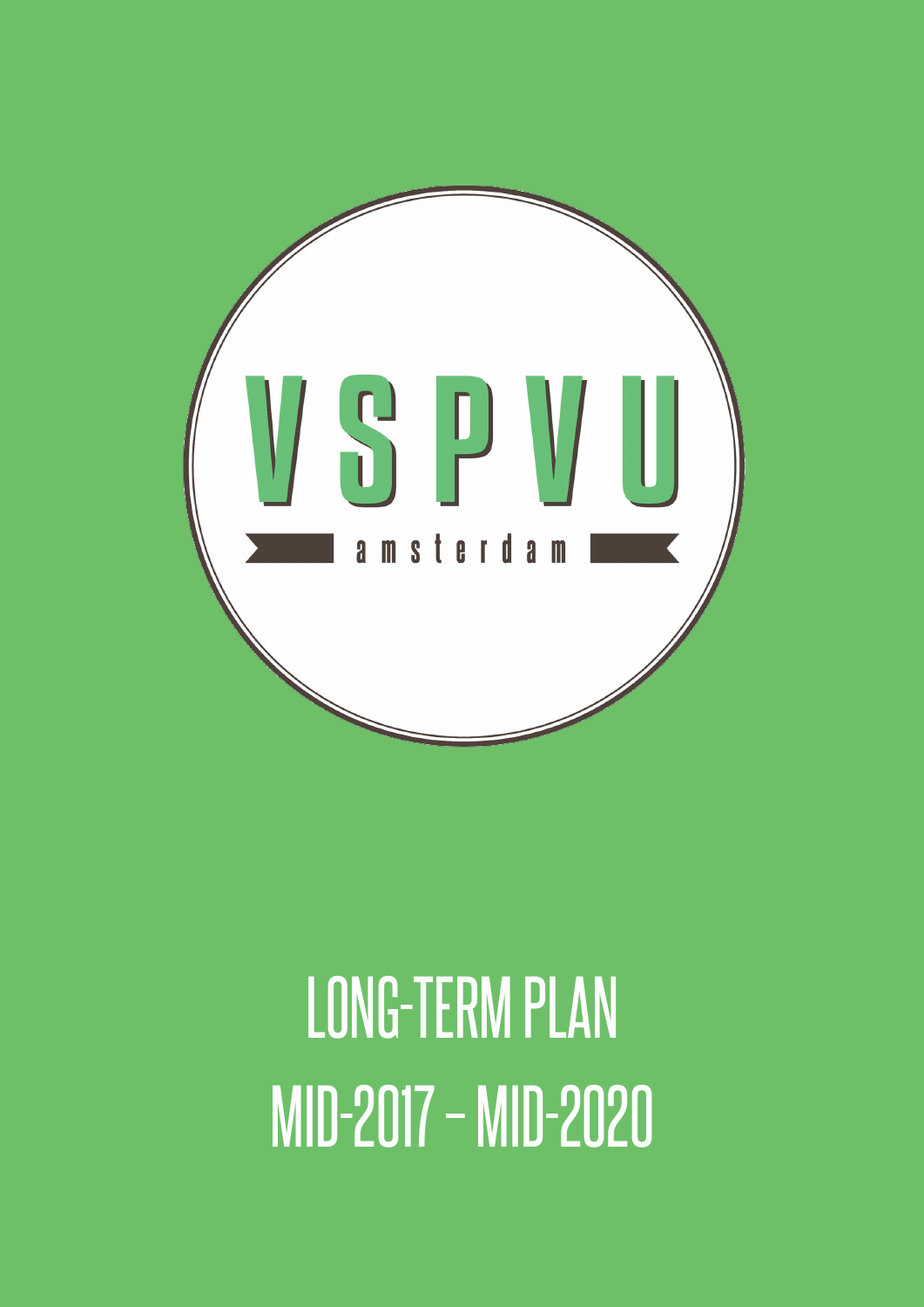#### **PRFFACE**

This is the Long-Term Plan for mid-2017 – mid-2020 of the Vereniging voor Studenten Psychologie en pedagogiek aan de Vrije Universiteit (VSPVU). With this Long-Term Plan a guideline is drawn up for the upcoming three years. This ensures an association that keeps developing. In addition, this Long-Term Plan provides guidance and stability in the Policy Plans of the upcoming Boards.

This plan has been implemented through evaluations of the Long-Term Plan in mid-2014 – mid-2017 and by ideas that have emerged during a meeting where at least one delegate from the 67<sup>th</sup> Board, 68<sup>th</sup> Board, 69<sup>th</sup> Board, 70<sup>th</sup> Board and the 71<sup>st</sup> Candidacy Board was present. This Long-Term Plan will outline a profile of the association and the objective for the upcoming years. In addition, ideas will be put forward so that these key points can be realized.

*70th Board of the VSPVU*

Chairwoman Famke Pintér Secretary and Commissioner Education Margot Bakkes Treasurer and Commissioner External Contacts Bart van Wijck Commissioner Communication and Media Amelie van den Boom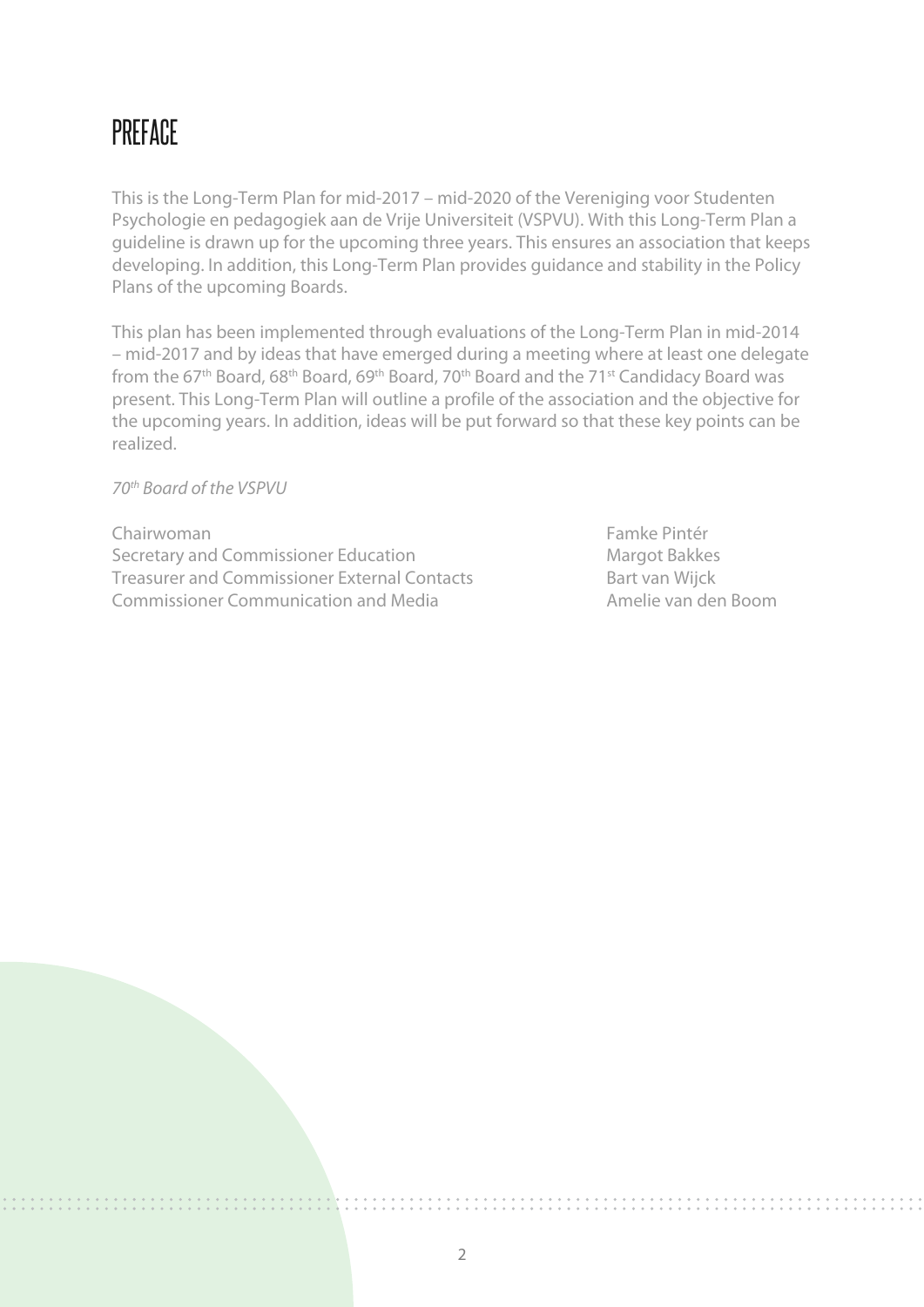## **INTRODUCTION**

The VSPVU has existed since 1947 and is a continuation of the Vereniging Studenten Psychologie aan de Vrije Universiteit and the Vereniging voor Pedagogische Wetenschappen, called 'Hilaritas'. This merger was mainly from a practical point of view, because the two associations were located under one faculty. The association started as a study-oriented association, but now it also organizes many other activities.

Through this third Long-Term Plan we strive for steady progress within the association. This Long-Term Plan should be used as a guideline for the upcoming years and will give the upcoming Boards more guidance for their policy. The attachment to this Long-Term Plan contains specific ideas that will make it possible to achieve the goals for the upcoming years.

This Long-Term Plan, together with the Policy Plan, will be evaluated at the end of every academic year during the General Meeting.

## CURRENT STATE OF AFFAIRS

In mid-2017, the VSPVU consists of 14 committees and three pilot committees (namely the Barcie, Pedcie and Ouderdagcie) that organize different types of activities. In addition to these committees, there is a Board, a Counsel of Advice and a Financial Audit Committee. The VSPVU consists of active members, inactive members, former members and honorary members. Active members are members of a committee. The activities of committees include parties, borrels, trips, but also lectruces, conventions, excursions and selling study books and summaries. The number of active members in the academic year of 2016-2017 is around 100 students. In the academic year of 2014-2015 60.5% of the first-year students became members, in 2015-2016 this percentage was 69.9% and in 2016-2017 it was 60.1%. In total, the VSPVU currently has approximately 1580 members.

With the start of the academic year of 2015-2016, the faculteit der Psychologie en Pedagogiek (FPP) merged with the faculteit der Bewegingswetenschappen (FBW) to become the faculteit der Gedrags- en Bewegingswetenschappen (FGB). The study association Vereniging in Beweging (VIB) and the VSPVU have been chosen to retain their own identity and not to merge. The biggest reason for this is that the goal of the study associations, namely to represent the interests of the students, would be more difficult to realize in the event of a merger. As a result of this decision, the VSPVU is no longer a faculty association, but a study association.

In recent years, a greater involvement of the Pedagogische Wetenschappen students in the association has been sought. The Pedagogiekcie (later approved as Pedcie) was established in the academic year of 2014-2015. This pilot committee started in the academic year of 2015-2016 and organizes activities such as lectures and excursions with the target group of students studying Educational Sciences.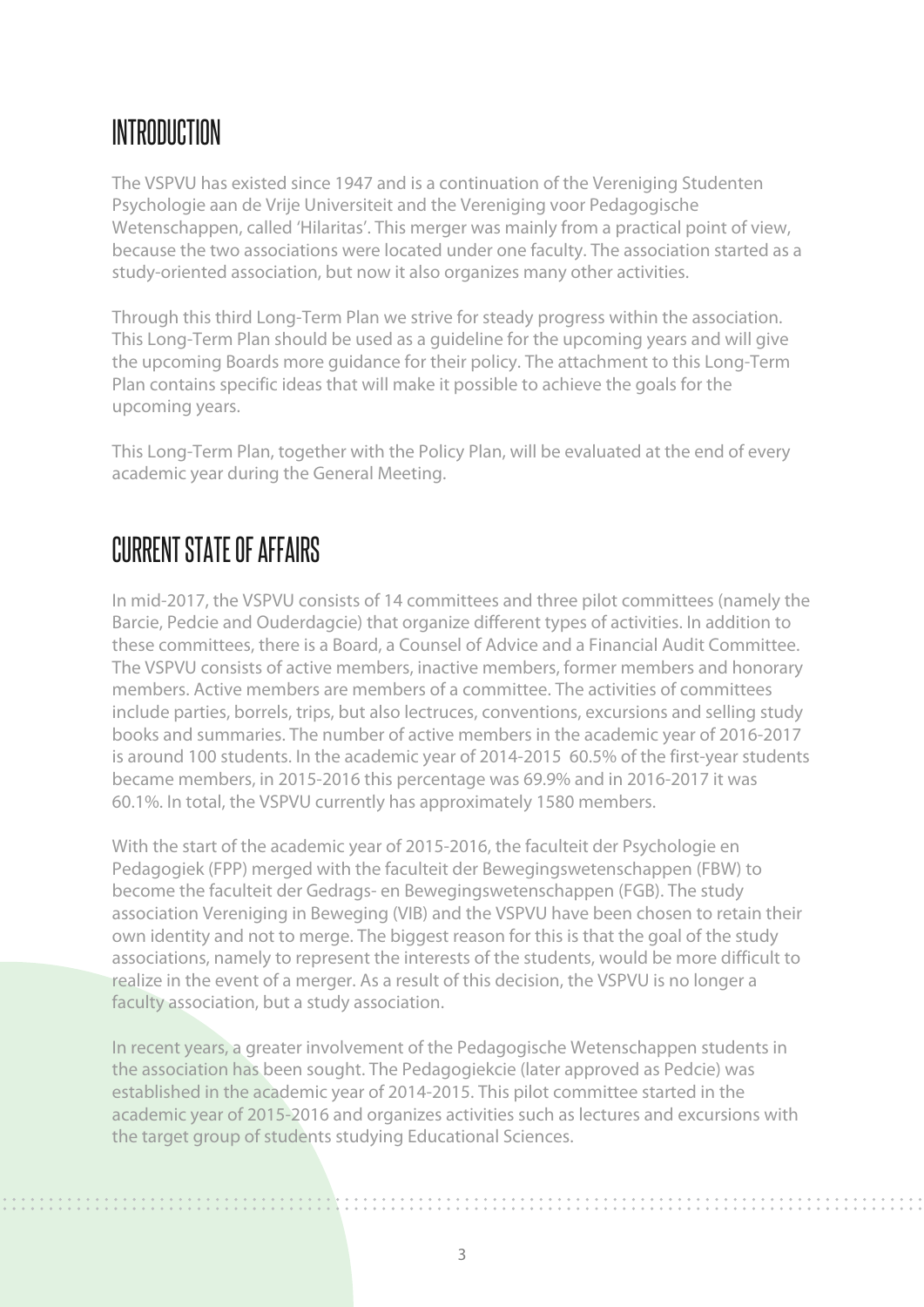In recent years, efforts have also been made to improve communication with members. Through structured lectures and clear messages on the Facebook page, the VSPVU hopes to reach its members better. Both the pause film and the monthly agenda were launched in the academic year of 2015-2016. The pause film contains the posters of the upcoming activities and any other announcements. The teachers are requested to play it during the breaks of the lectures. The aim of the monthly agenda is to provide a quick and good overview of the activities that are organized in the month in question. The Facebook page is still the main way of communication to members. The Facebook page has 1630 like on 1 June 2017.

The VSPVU room was located in the basement of the Transitorium. However, in the academic year of 2016-2017, the VSPVU opened its room in the MF. The association is now located on the ground floor next to the VIB and the Medische Faculteitsvereniging VUmc (MFVU). In this room, the member room and the Boardroom are separated by a glass wall. A bar has also been installed in the new room, following a sponsorship contract with Bavaria. The Barcie was established in the academic year of 2016-2017. This pilot committee will start for the first time in the academic year of 2017-2018 and will be responsible for borrels in the room.

Finally, the Statutes of the Association were adjusted in the academic year of 2016-2017. In addition, the School has announced that from the academic year of 2017-2018, students can also opt for an English-language Bachelor's degree in Psychology. The VSPVU must therefore become bilingual.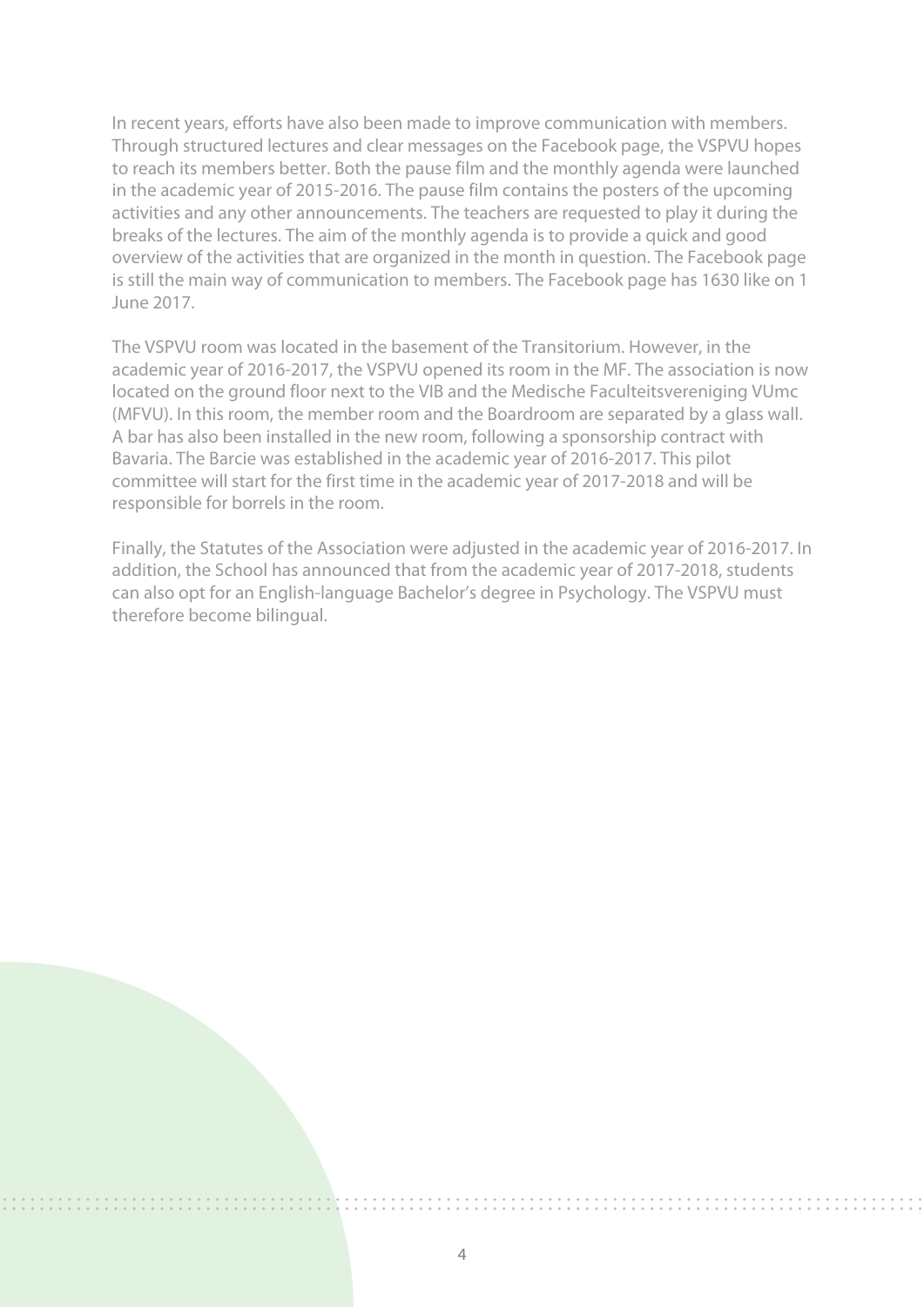# IMAGE

The VSPVU currently has many members who are not active and do not show up at activities. Conversations have shown that the VSPVU is seen by these members as a closed group that is difficult to be a part of. The VSPVU generally has a fine internal culture: the members who are actively involved in the VSPVU feel welcome. Unfortunately, this atmosphere apparently does not radiate to the outside world, causing the VSPVU to be experienced as not so inviting. To improve the image of the VSPVU and to make everyone feel welcome within the association, consideration should be given to how the active members express themselves externally and how the non-active members can be involved in the association. After all, the goal of the VSPVU is to serve the interests of all the members.

## **DIVERSITY**

Diversity is a key point of the VU. As a result, the VU has a diverse student population. The VSPVU must strive to see this diversity reflected in its activities. The setting of the VSPVU does not seem to serve the needs of many students. The term "association" generally entails a prejudice. This prejudice often relates to the consumption of alcohol and the parties, with which we only serve the needs of only a small group of students. However, our goal as VSPVU is to look after the needs of all Psychology and Pedagogische Wetenschappen students. It is recommended that you talk to these students. In this way, more insight can be gained into their wishes and interests, so that the VSPVU can also offer more for them.

## ADDED VALUE ACTIVE MEMBERSHIP

For the VSPVU it is of great importance to be of added value for students. In addition to the fact that social added value is of great importance to a student, there is also added value in offering opportunities to distinguish themselves from their fellow students. Participation in committees within the VSPVU gives students the opportunity to develop further on a personal and professional level. The significance of active membership for both students and the association must be emphasized in the coming years. With committee and possibly Board experience you distinguish yourself from other students, these experiences must be meaningful to be valuable on your resume. Efforts should be made in the coming years to increase this reciprocal added value in order to increase the significance of active membership. If the demand for active membership increases, the number of places for active members must grow.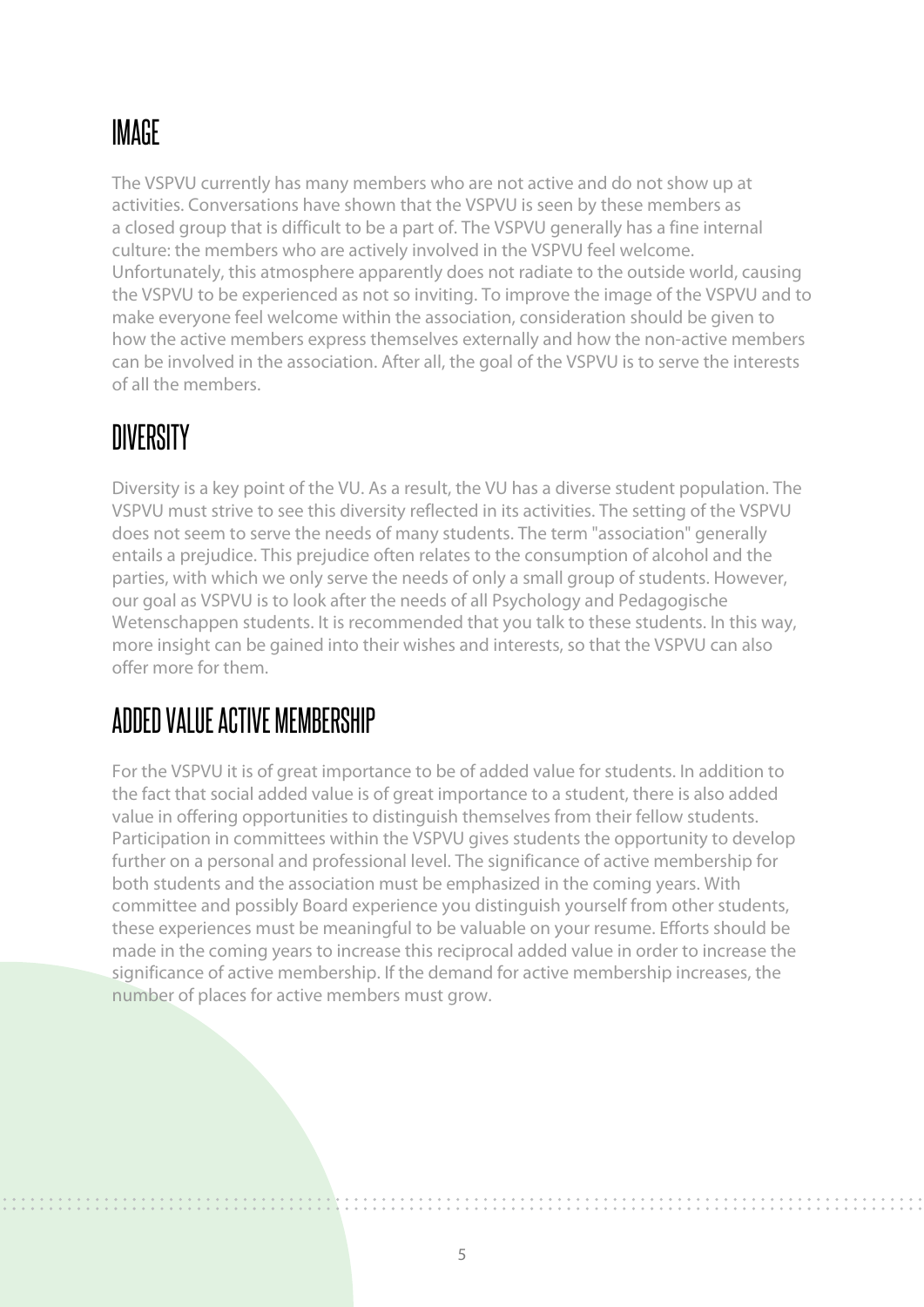# CAREER

The VSPVU can do really good in the work field preparation. The Opcie was established to bring students in contact with companies and organizations in the work field, with the aim of making connections and possibly creating internships and workplaces. The Opcie has missed its goal in recent years by mainly organizing activities in the form of an excursion. For this reason, it is important to emphasize the goals and tasks of this committee. The VSPVU also provides too little support to start working after obtaining your diploma. The VSPVU needs to organize more trainings, courses and workshops according to the needs of the students, so that more focus is focused on the future of the members. A goal that connects to this is to increase the involvement of teachers, who are currently not sufficiently involved in the VSPVU. By increasing this involvement, the study and work field related aspect of the association is emphasized more.

#### CONTINUATION

The VSPVU must continue to actively participate in meetings outside the VU, such as the SSPN and LOOP, as well as within the VU, such as the meetings with the FSR, the SPS-NIP, Stedelijk Bestuur VU, the School, the G5, the USR , the UVO and the FSOGB. This active participation helps the VSPVU to further develop and can help to promote the interests of the association. The VSPVU must be open to participation in new meetings.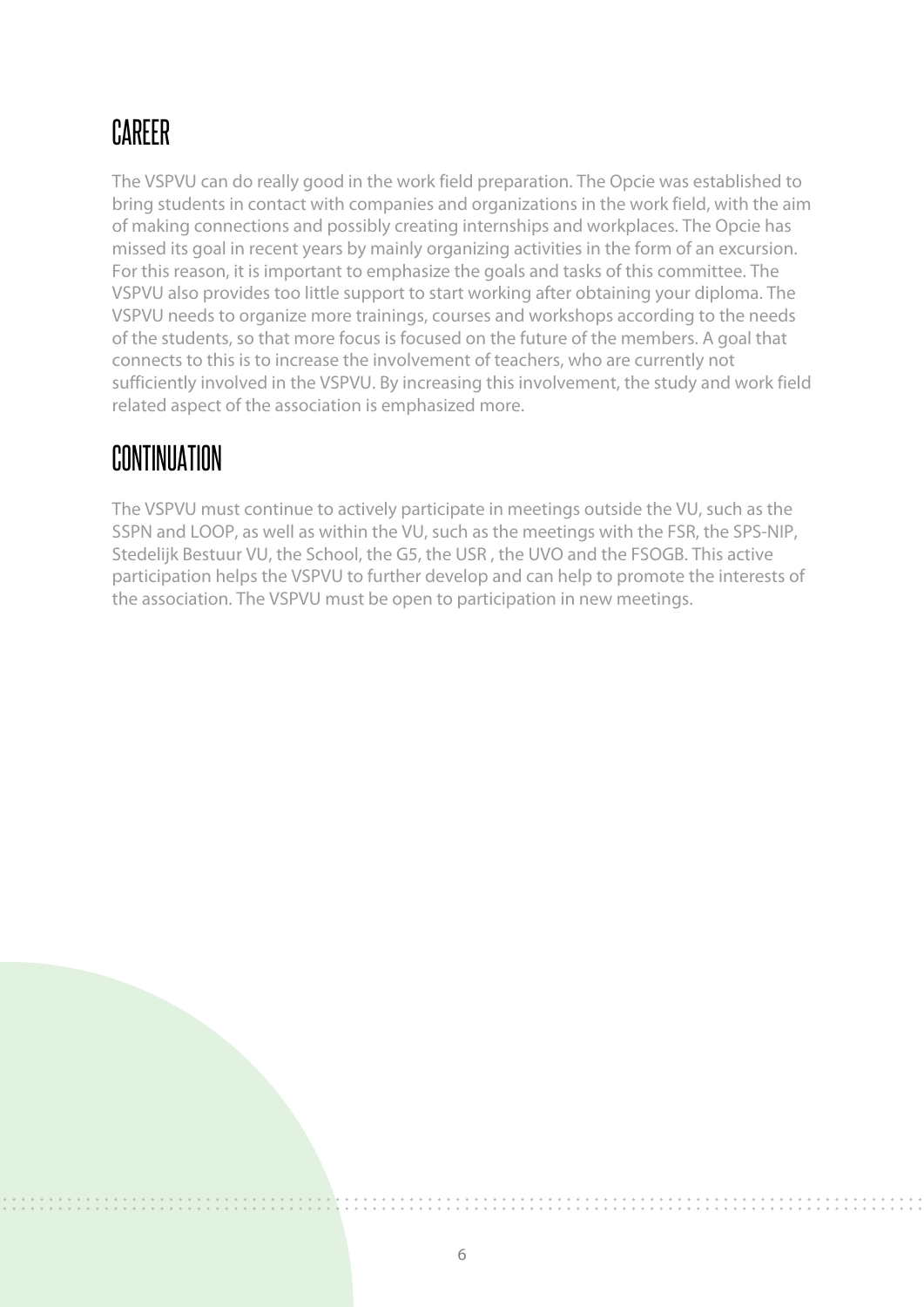# EPILOGUE

With this Long-Term Plan, we hope to provide guidance for the upcoming Boards. For the goals that are stated here, the aim is to achieve them within three years. It is important that every Board remains aware of the Long-Term Plan when writing a Policy Plan and when implementing their policies. With this Long-Term Plan, we expect to preserve the VSPVU as a sociable, professional and innovative association.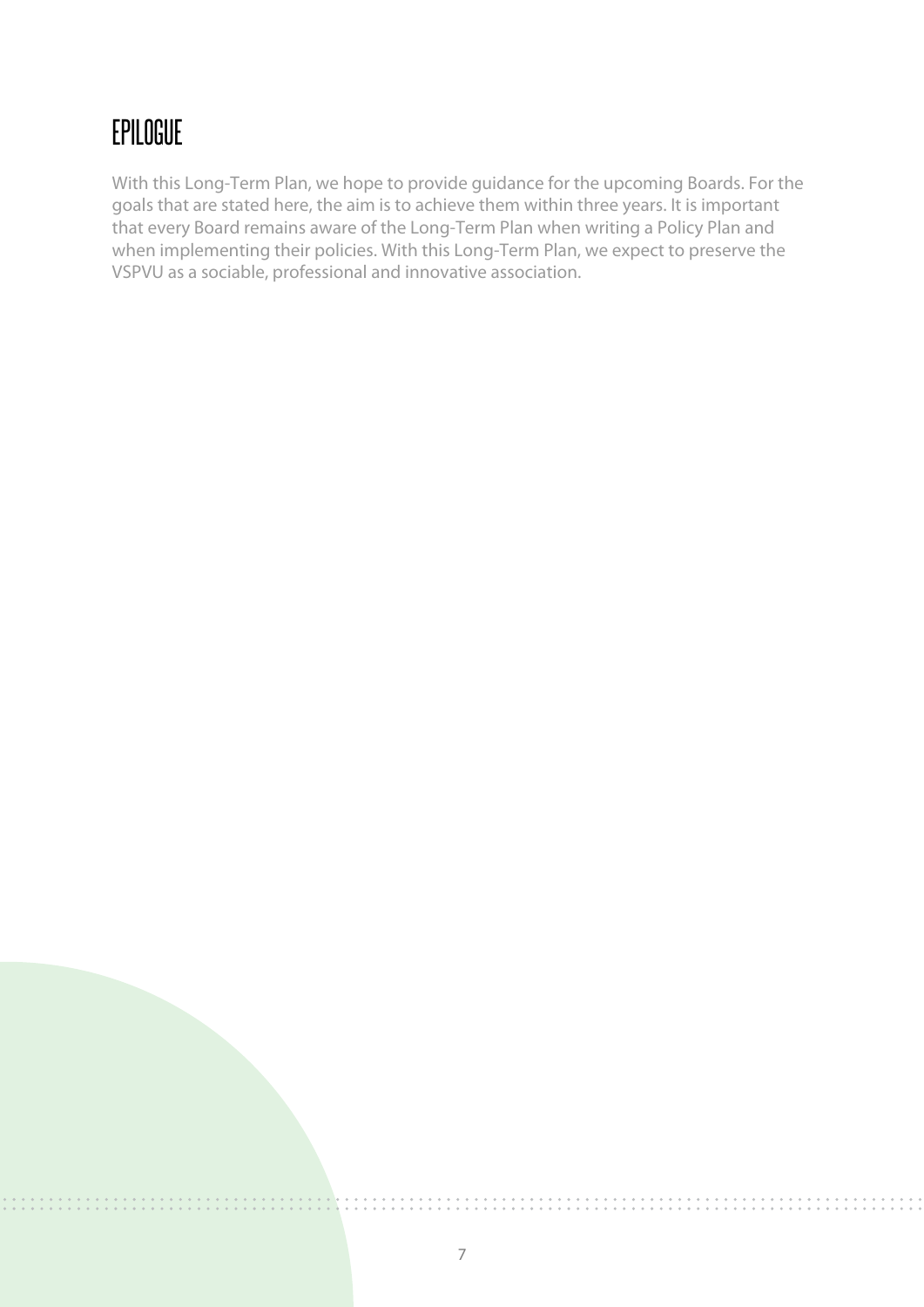# ATTTACHMENTS

In this attachment you will find concrete ideas for achieving the goals per aspect.

# **IMAGE**

To improve the image of the VSPVU, it is first of all important to listen to what the students want. In order to also reach the students who are not involved in the VSPVU, we recommend that you talk to students of Psychology and Pedagogische Wetenschappen during, before and / or after lectures and ask about their opinions and needs in order to be able to respond to them. It is also important to realize that a first impression counts. The introduction days, first lectures and the first mini-events are important moments to adopt an open attitude towards everyone. What can also contribute to the feeling that everyone is welcome is to examine how the core of the VSPVU presents itself to the outside world. For example, the question can be asked to what extend the vests for active members influence the emphasis on differences between active members, members and nonmembers.

# **DIVERSITY**

To increase the diversity within the association, it is recommended to emphasize the study and work field related aspect, while it must be made clear that the association is more than just drinking and partying. The VSPVU has two sides and both sides can be promoted in a different way. In this way the interests of all members can be further represented. Promotion can take place, for example, by attending lectures with a table at the exit of the lecture hall and possibly holding ticket sales, explaining the VSPVU and distributing VSPVU promotional material. Then the study-extending activities in particular can be promoted and emphasized. In this way the less / not involved student can see both the professional and social addition of the VSPVU. Furthermore, it is necessary to think further over the next three years about an approach to involve the non-members and the so-called sleeping members more in the study association. For example, you could request tips from others student associations / institutions. In addition, keep looking for more ways to increase the diversity within the VSPVU